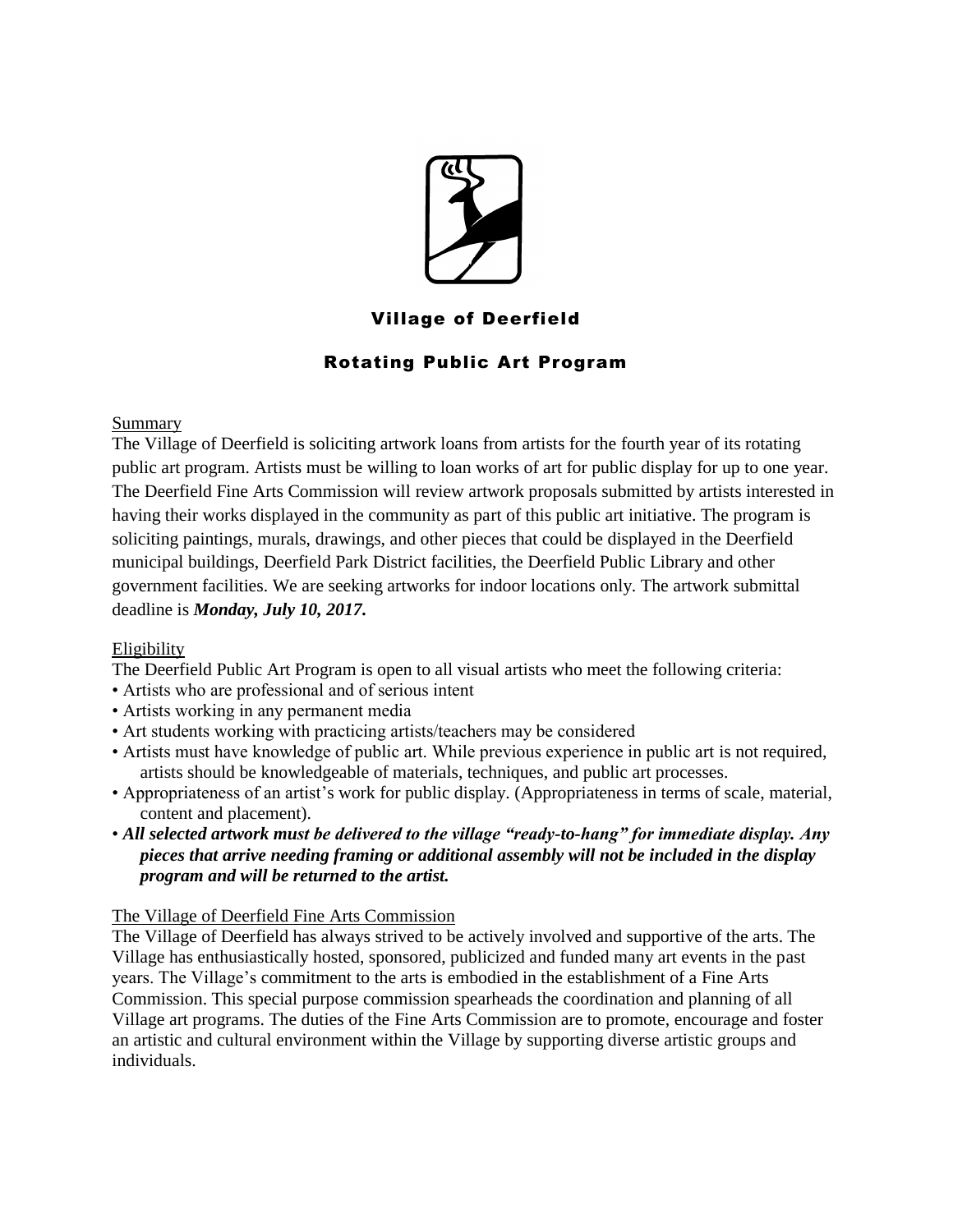#### Public Art Selection Process

The primary goal of the Deerfield Public Art Program is to publicly display works of art created by local, regional, national and international artists. The art will be displayed for one year in public buildings. The program will select new pieces each year for the selected locations. There are numerous areas where the Village has reserved space for art displays. The Village Manager's Office, in cooperation with the Fine Arts Commission will pre-approve these display sites. Buildings included in the program are Deerfield Village Hall, Public Works, Deerfield Public Library and Deerfield Park District facilities.

Prospective artists are invited to propose artwork for display. Before any piece is displayed, Village staff and the Deerfield Fine Arts Commission would all need to determine that the proposed artwork is appropriate for public display, given the artwork selection criteria described below. The entire grouping of artwork submittals will be reviewed once a year by Village staff and the Deerfield Fine Arts Commission.

The specific artworks selected for display will be reviewed via jury process. The Fine Arts Commission is responsible for reviewing artwork submissions and making a final recommendation to the Village Manager's Office regarding final artwork selections. The Village of Deerfield reserves the right to request any additional information from the artists in order to make its decision. In the event that no artwork is deemed suitable for display, the Village of Deerfield reserves the right to postpone the display period; solicit other proposals; or to take any other necessary action to complete the selection process.

#### Selection Criteria

Criteria to be used in the selection of public artwork by the Deerfield Fine Arts Commission shall include, but not be limited to, the following:

- Artistic Quality: Works of art must be unique and shall include excellence in craftsmanship, originality in conception, and integrity of materials.
- Media: All forms of media may be considered
- Permanence: All artwork shall exhibit structural and surface soundness, and be resistant to theft, vandalism, unintentional weathering, and excessive maintenance or repair costs.
- Public Safety: All works of art shall be evaluated to ensure their compliance with public safety requirements.
- Context: Works of art must be compatible in scale, materials, form and content with their surroundings. Consideration shall be given to the architectural, historical, geographical, and social/cultural context of the site where the artwork is to be displayed.
- Subject Matter: While the Village of Deerfield looks forward to displaying a variety of media and subject matter, the artwork must be appropriate for a public setting and for viewing by all age groups. Artwork that would be considered offensive or disturbing to the general public, i.e. work depicting sex or violence, will not be selected for display.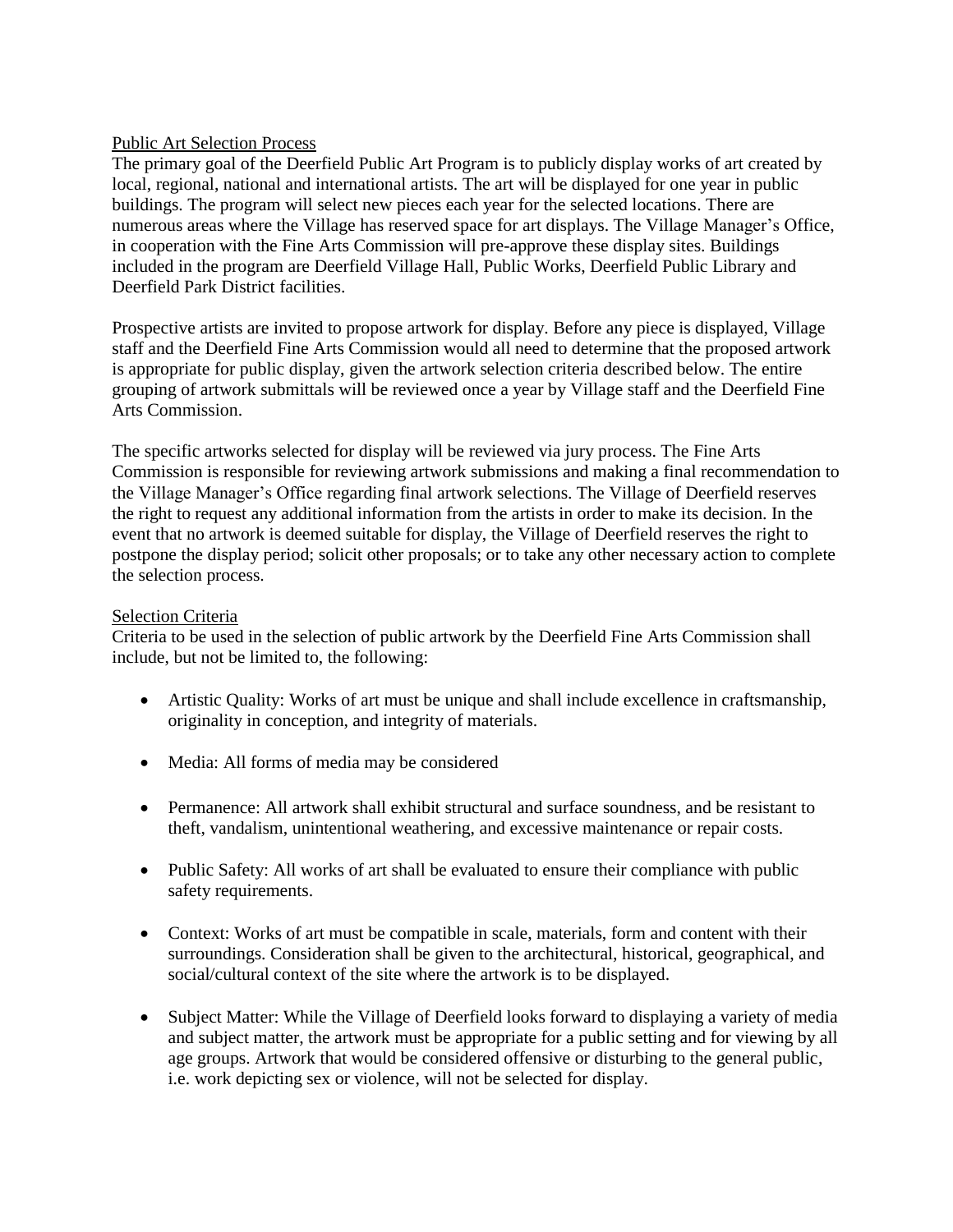#### How to Apply

Artists interested in submitting an artwork for display consideration must complete and submit an application packet which includes the following:

- 1. A completed Public Artwork Submittal Application Form (see page 4). Please provide a title for the artwork and a brief 1-2 sentence description of the piece, such as the inspiration for the artwork or materials used to create the piece.
- 2. A copy of the artist's résumé or bio
- 3. Images of your proposed artwork. Three dimensional artworks such as sculpture must include images showing all sides of the artwork. Digital images must be provided on a CD-ROM or sent via e-mail. All images should be Jpeg files with a 300 dpi resolution and a 400:300 pixel ratio.
- 4. Letters of recommendation or references (optional, maximum three).
- 5. The artist may also submit additional narrative on a separate sheet of paper that describes the composition of their artwork submittal.

Artists may submit up to three pieces of art for consideration. Artists must submit a completed application packet for each individual artwork being submitted.

### MAIL/DELIVER APPLICATIONS TO:

David Fitzgerald Management Analyst Village of Deerfield 850 Waukegan Road Deerfield, IL 60015

OR E-MAIL TO:

David Fitzgerald Management Analyst Village of Deerfield [dfitzgerald@deerfield.il.us](mailto:dfitzgerald@deerfield.il.us)